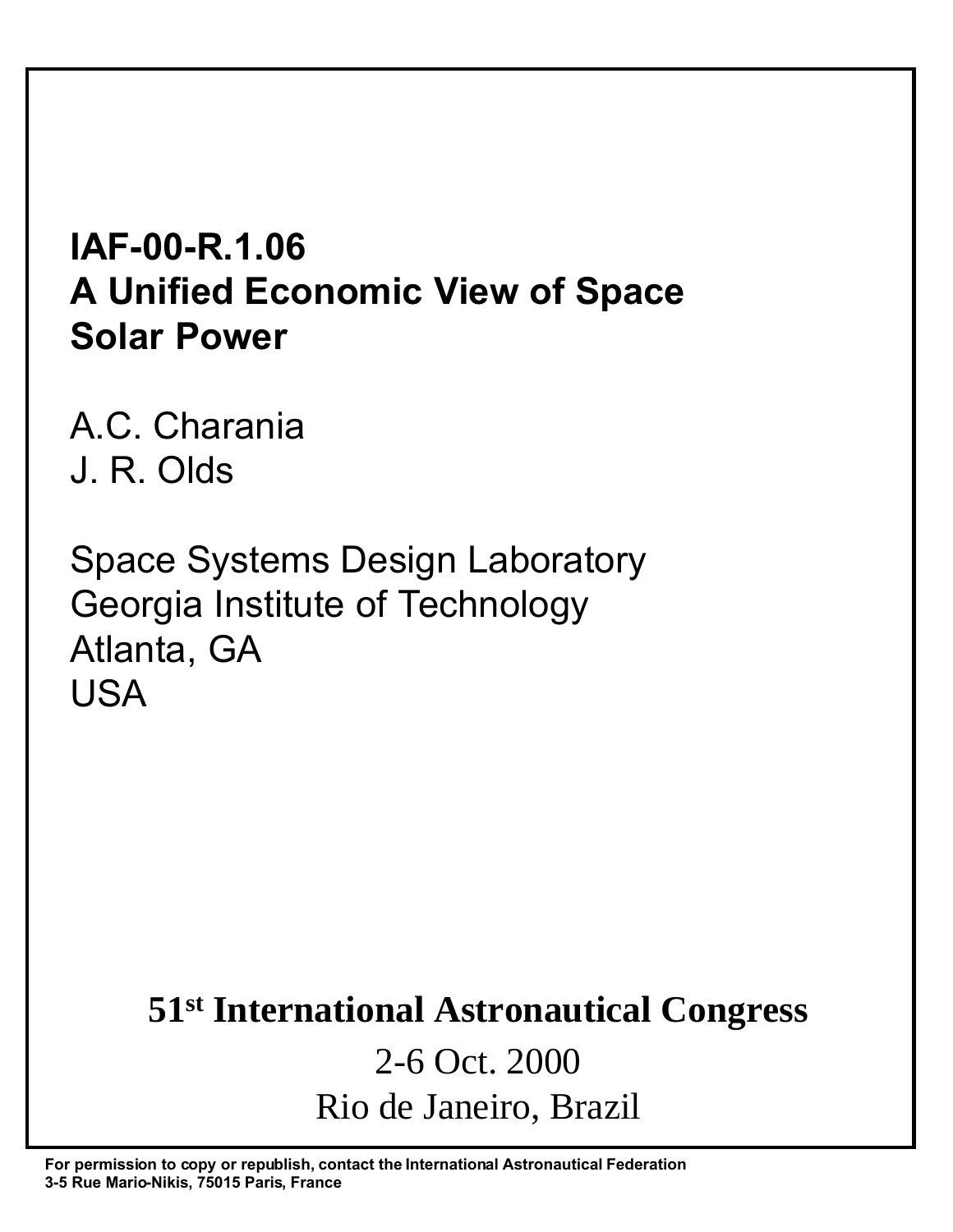# A UNIFIED ECONOMIC VIEW OF SPACE SOLAR POWER (SSP)

## A.C. Charania\* and Dr. John R. Olds† Space Systems Design Laboratory School of Aerospace Engineering Georgia Institute of Technology, Atlanta, GA 30332-0150 USA

#### ABSTRACT

Space Solar Power (SSP) is a concept to beam energy from space to terrestrial power grids that could be feasible in about twenty to forty years. Due to the current climate of limited government funding for such large-scale space projects, NASA would prefer more industry involvement (technically and more important financially) in SSP. This study seeks to offer a unified economic view of SSP by examining the breadth of the SSP business case, from the development of the infrastructure (the actual SSP satellites) to on-orbit delivery. The indigenously developed Space Solar Power Abbreviated Economics (SSPATE) model is used to establish financial relationships between: 1.) the prices distinct Earth-to-orbit (ETO) and inspace transportation companies charge to a hypothetical company building Solar Power Satellites (SPS); and 2.) the financial metrics (Net-Present-Value, Internal Rate of Return, etc.) that can merit a legitimate business case for all three ventures. Deterministic and probabilistic models reveal that inherent trade-offs exist in either making the transportation companies (an ETO Inc. and In-Space Inc.) or infrastructure company (SSP Inc.) viable. Major reductions in SSP launch mass (even at the same cost as larger systems) is seen as one of the main mechanisms to alleviate this imbalance.

 $\overline{\phantom{a}}$  , where  $\overline{\phantom{a}}$  , where  $\overline{\phantom{a}}$  , where  $\overline{\phantom{a}}$  , where  $\overline{\phantom{a}}$ 

Copyright ©2000 by John R. Olds and A.C. Charania. Published by the American Institute of Aeronautics and Astronautics, Inc., with permission. Released to IAF/IAA/AIAA to publish in all forms.

#### NOMENCLATURE

| <b>CABAM</b>   | Cost and Business Assessment    |  |  |  |
|----------------|---------------------------------|--|--|--|
|                | Module                          |  |  |  |
| DDT&E          | Design, Development, Testing,   |  |  |  |
|                | and Evaluation                  |  |  |  |
| <b>DSM</b>     | Design Structure Matrix         |  |  |  |
| <b>ETO</b>     | Earth-to-Orbit                  |  |  |  |
| <b>GEO</b>     | Geostationary Earth Orbit       |  |  |  |
| <b>INSINCM</b> | In-Space Incorporated Model     |  |  |  |
| <b>IOC</b>     | Initial Operability Capability  |  |  |  |
| <b>IRR</b>     | Internal Rate of Return         |  |  |  |
| <b>NPV</b>     | Net Present Value               |  |  |  |
| <b>RLV</b>     | Reusable Launch Vehicle         |  |  |  |
| <b>SPS</b>     | Solar Power Satellite           |  |  |  |
| <b>SSP</b>     | Space Solar Power               |  |  |  |
| <b>SSPATE</b>  | Space Solar Power Abbreviated   |  |  |  |
|                | <b>Transportation Economics</b> |  |  |  |
| <b>SSTO</b>    | Single Stage to Orbit           |  |  |  |
| TFU            | Theoretical First Unit          |  |  |  |
|                |                                 |  |  |  |

#### **INTRODUCTION**

Space Solar Power (SSP) is a concept to beam energy from space to terrestrial power grids that could be feasible in about twenty to forty years. In theory, due to negligible atmospheric losses, power generation from a solar cell in space is nine times as efficient as one on the ground. Space Solar Power would harness these efficiencies through technologies such as microwave wireless power transmission (WPT) to large (several kilometers in diameter) terrestrial rectifying antennas (rectennas) for eventual dispersion into the power grids of the world. A current sample SSP architecture incarnation, the Geostationary Earth Orbit (GEO) SunTower, in order to deliver about 1.2 GW of power to a terrestrial electrical grid, has a total system mass of over 20,000 MT (equivalent to

<sup>\*</sup> *- Graduate Research Assistant, School of Aerospace Engineering, Student Member AIAA.*

<sup>†</sup> *- Assistant Professor, School of Aerospace Engineering, Senior Member AIAA.*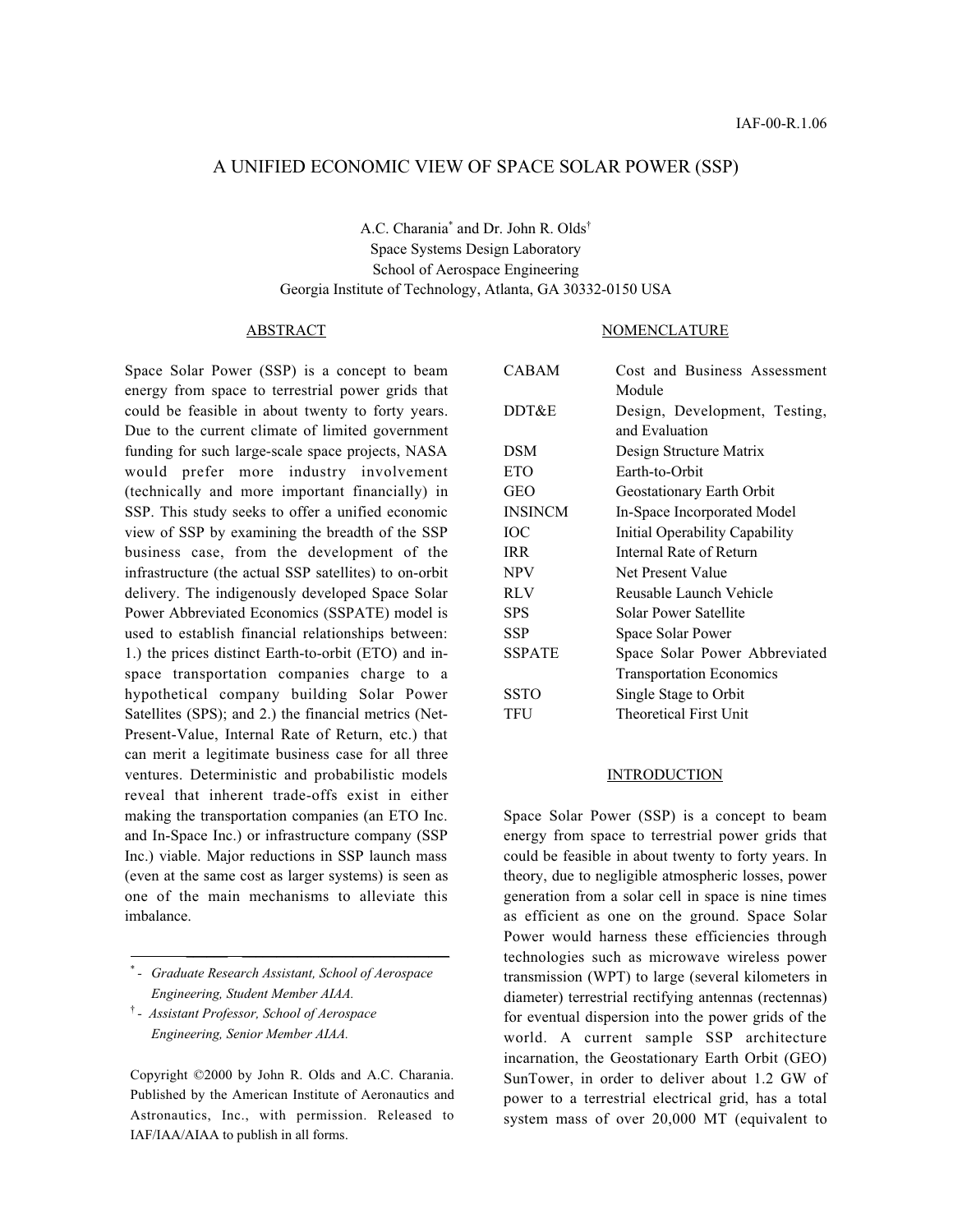more than 40 International Space Stations) with the requirement of lasting over 30 years in orbit.

Each SPS would have its operational life be in GEO and be constructed from smaller pieces typically delivered from Low Earth Orbit (LEO). A dual phase transportation system emerges from this scenario, namely separate Earth-to-Orbit and inspace transportation modes. In this envisioned scenario, an RLV delivers a 20-40 MT piece of the SPS to LEO which is either sent directly with the in-space "tug" to the final orbit in GEO or aggregated with previously delivered RLV pieces into a "wagon train" in-space transportation system to GEO. This delivery schedule would be kept in order to assemble one SPS in orbit for over 30 years.

Space Solar Power has been under study by the National Aeronautics and Space Administration (NASA) for the past several years. Due to the current climate of limited government funding for such large-scale space projects, NASA would prefer more industry involvement (technically and more important financially) in SSP.

Previous studies by the Futron Corporation (Bethesda, MD USA) have examined the economic viability of a commercial enterprise that owns the SSP infrastructure<sup>1,2, 3</sup>. Previous studies by the Space Systems Design Lab (SSDL) have examined the impact of this commercial venture on two commercial transportation enterprises: an Earth-toorbit reusable launch vehicle (RLV) company and an in-space transportation company<sup>4</sup>.

## **OBJECTIVE**

This study seeks to examine the economic and financial relationships between all three economic entities: a company which owns the SSP infrastructure (a so-called SSP, Inc.), a company which uses RLVs to launch these payloads (a socalled ETO, Inc.), and a company which delivers these infrastructure payloads to their final orbital destinations (a so-called In-Space, Inc.).

Various combinations of SSP system architectures, RLVs, and in-space transport options are examined in order to determine whether SSP is economically viable. This viability is dependent on whether there are transportation companies in existence that can make financial profit from delivering SSP infrastructure cargo to a final beaming orbit. Simultaneously, the SSP infrastructure company financials must also be viable. This study seeks to offer such a unified economic view of SSP by examining the breadth of the SSP business case, from the development of the infrastructure (the actual SSP satellites) to on-orbit delivery.

Previous studies by the SSDL have indicated that for prices of around \$400/kg, a company building an RLV for SSP obtains IRRs in excess of 20%. Furthermore, a company providing in-space transportation services needs to charge in the thousands of dollars per kg for IRRs greater than 20%. This price fluctuates (from one thousand to more than five thousand dollars) depending upon the particular in-space transportation concept such as solar electric propulsion (SEP), solar thermal propulsion (STR), tether, or nuclear thermal rocket (NTR). These prices for this second phase of transport (from LEO to GEO) are normally higher than the RLV provider charges to SSP infrastructure company for the first phase delivery to LEO.

Initial indications are that it is very difficult for the SSP infrastructure company (SSP Inc.) to perform well financially for the above transportation costs (ETO and in-space). It was envisaged that if the two transportation companies were to lower prices to SSP Inc. then all three companies would become financially viable. Firstly, SSP Inc.'s transportation costs could be reduced. This can be substantial since transportation costs can account for more than one half of the total life cycle cost of the SSP system, depending upon the particular architecture. Additionally, since the two transportation companies have relatively higher IRRs (above 20%) than SSP Inc., a reduction in price would lower revenues (and thus IRR) but still keep the programs viable.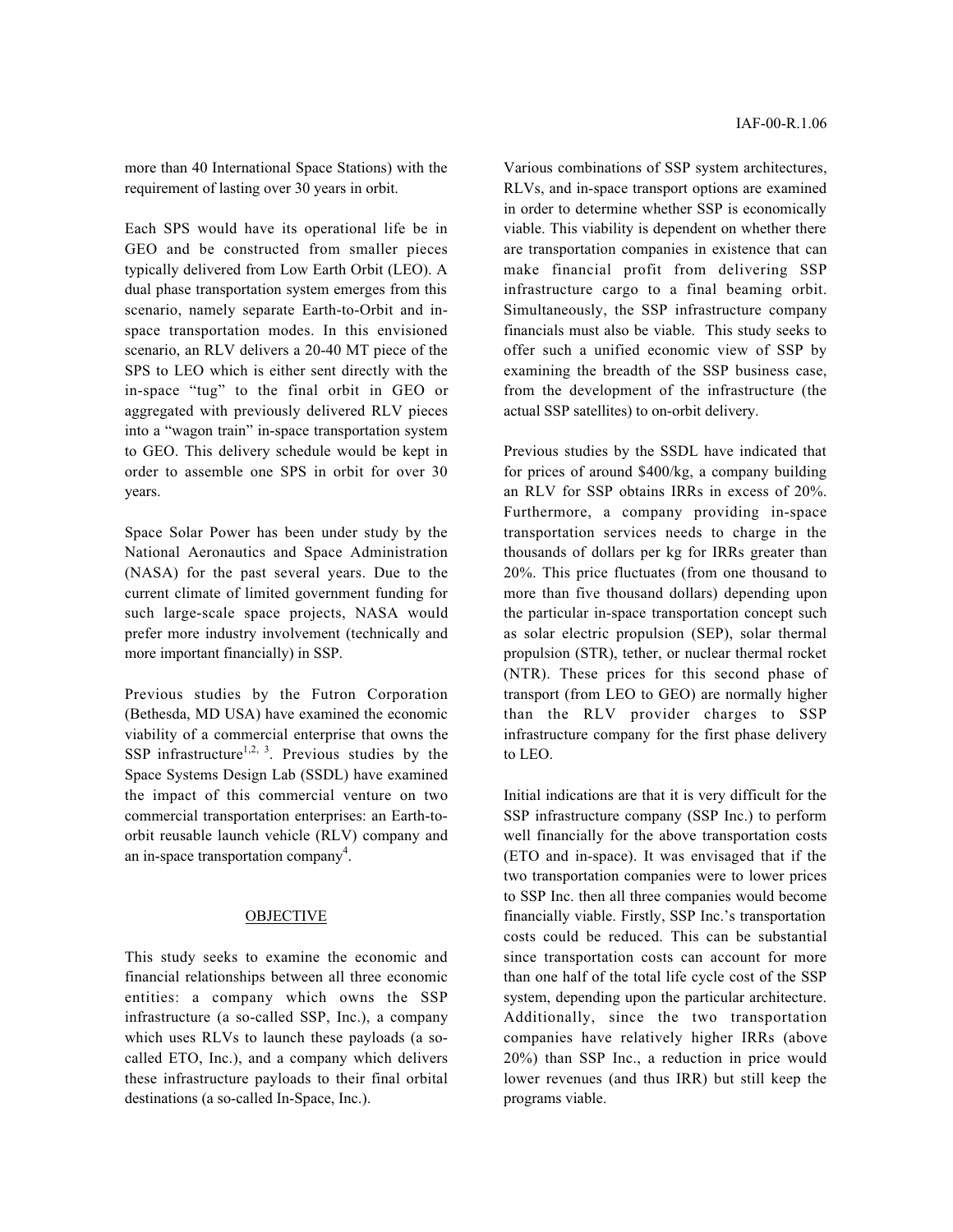The first phase of this investigation examined the benefits of a financial trade-off between three companies. Specifically, can a trade off be made by an absolute reduction in the IRRs of the transportation companies in order to increase the IRRs of the much lower performing SSP infrastructure company? These trade-offs were performed through a pure manipulation of prices to transfer the financial benefits of the transportation companies to the SSP infrastructure company.

Both technical and commercial uncertainties are inherent in the Space Solar Power concept. In addition to the above direct manipulation of prices, a probabilistic approach was taken to the effects of pricing schemes between these three companies (one infrastructure and two transportation) on each company's IRR. This second phase of the investigation used triangular uncertainty distributions on prices the companies charged to each other as well as on the costs and masses of each system<sup>5</sup>.

#### IMPLEMENTATION

The relationships between these companies (SSP Inc., ETO Inc., and In-Space Inc.) was modeled using three company specific MS Excel spreadsheets aggregated together in the Space Solar Power Abbreviated Economics (SSPATE) model. The model requires mass and cost inputs for each company's product (whether they be vehicles or SSP infrastructure).

The SSPATE model is based upon two transportation models derived at the SSDL. This includes the Cost and Business Analysis Module (CABAM) used for ETO RLV economic analysis. The other model used was the In-Space Incorporated Model (INSINCM) used for in-space transportation economic assessments. Both models were either originally developed or enhanced by the authors. A general-purpose economics model for the actual SSP infrastructure company was developed exclusively for this analysis. All three company models in the SSPATE model are not meant as representations of the full design process IAF-00-R.1.06

for each system, but "abbreviated" versions with limitations on market elasticities for power demand, financing schemes, acquisition schedules, etc. Figures 1 and 2 detail the interrelationships in the SSPATE model between the infrastructure and transportation companies. The main input/output of the SSPATE model is in the form of a pricing mechanism sheet. The controllable prices are (in  $\frac{\delta}{kg}$ :

- I: Price Charged by ETO Inc. to SSP Inc.
- II: Price Charged by In-Space Inc. to SSP Inc.
- III: Price Charged by ETO Inc. to In-Space Inc.



Figure 1. SSPATE Model Design Structure Matrix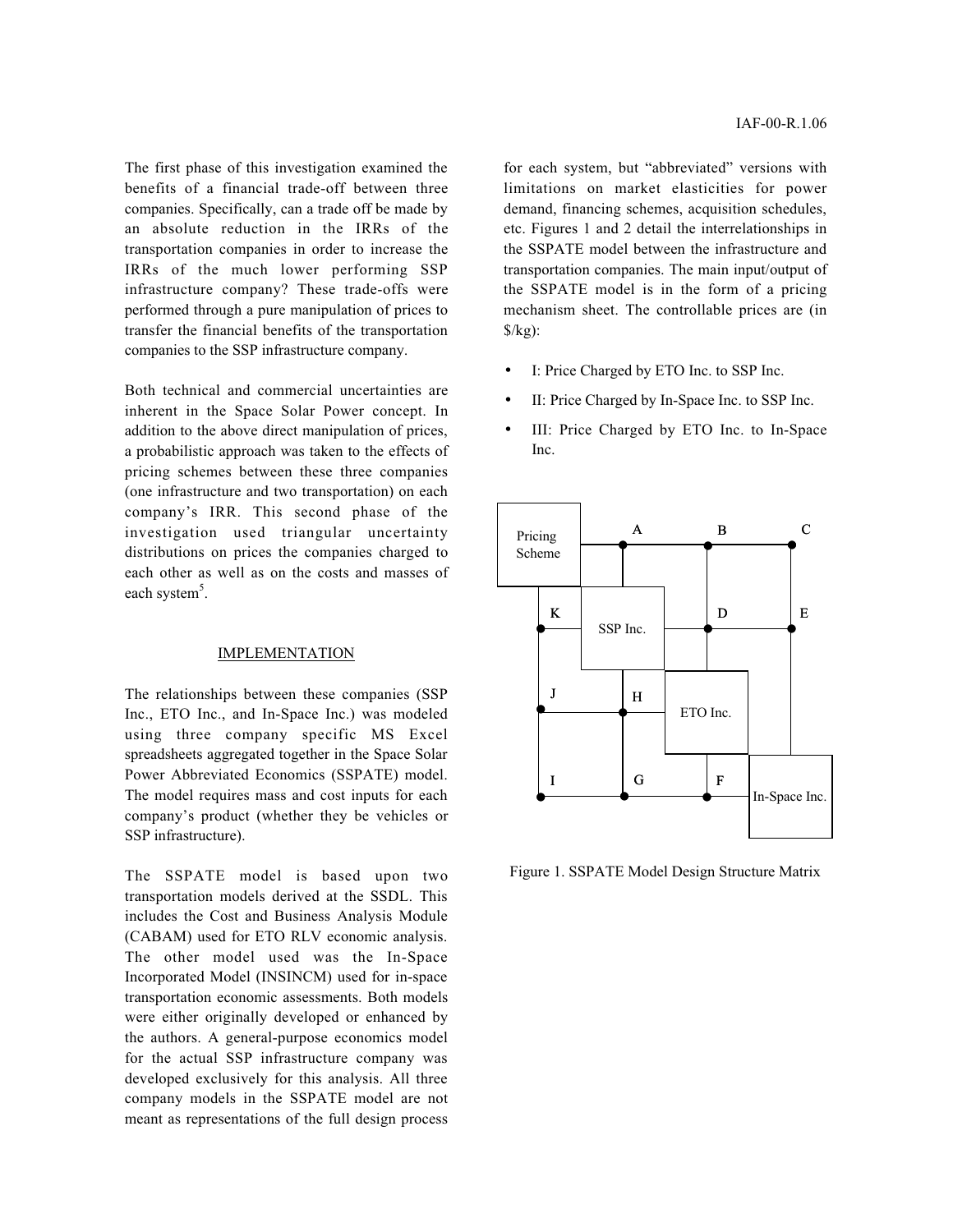#### Feed Forward Links

- A: SSP Program Specific Market Pricing Primary and Niche Markets and Capture % Price and Externality Costs [\$/kW-hr]
	- Price I: Price Charged by ETO Inc. to SSP Inc. [\$/kg] Price II: Price Charged by In-Space Inc. to SSP Inc. [\$/kg]
- B: Price I: Price Charged by ETO Inc. to SSP Inc. [\$/kg] Price III: Price Charged by ETO Inc. to In-Space Inc. [\$/kg]
- C: Price II: Price Charged by In-Space Inc. to SSP Inc. [\$/kg] Price III: Price Charged by ETO Inc. to In -Space Inc. [\$/kg]
- D: SSP Inc. Launch Mass Per Year [MT]
- E: SSP Inc. Launch Mass Per Year [MT]
- Feedback Links
- F: In-Space Inc. Required ETO Launches
- G: In-Space Transportation Cost For SSP Inc. [\$B]
- H: ETO Transportation Cost for SSP Inc. [\$B]
- I: In-Space Inc. Financial Metrics IRR, NPV, ROI, Revenue, Total LCC Incurred (w/ and w/o financing )
- J: ETO Inc. Financial Metrics IRR, NPV, ROI, Revenue, Total LCC Incurred (w/ and w/o financing )
- K: SSP Inc. Financial Metrics IRR, NPV, ROI, Revenue, Total LCC Incurred (w/ and w/o financing )

## Figure 2. SSPATE Model Design Structure Matrix Legend

#### SSPATE: SSP Economics

A simplified economics model of the SSP infrastructure company was developed for this investigation. The SSP infrastructure company was assumed to be responsible for the development of the power satellites, contracting out launch services to separate companies.

The various stages of the program were deconstructed into four phases:

1. Space Segment: that portion of the system to be transported into space for power generation and transmission through the atmosphere.

2. Ground segment: that portion of the system on the Earth's surface used for receiving power from space and distribution to terrestrial power grids.

3. Space Launch: portion of the system required for integration of the space segment with the ETO space transportation vehicle.

4. In-Space Launch: portion of the system required for integration of the space segment with the inspace transportation vehicle.

The modeling effort for the SSP infrastructure company also included equity calculations, debt scheduling, depreciation, income statements, and free cash flow calculations.

#### SSPATE: RLV Economics

The RLV economics portion of the SSPATE model is based upon CABAM (Cost and Business Analysis Module), a conceptual vehicle level financial assessment tool. CABAM focuses on both the cost attributes and potential revenue streams of conceptual RLV projects. CABAM delivers various evaluation metrics including net present value (NPV), internal rate of return (IRR), and return on investment (ROI).

CABAM uses data from the NASA Commercial Space Transportation Study (CSTS) and user entered competition models to approximate the price elastic behavior of potential markets<sup>6</sup>. Costs in CABAM are derived from vehicle subsystem masses processed through NASA- Air Force Cost model (NAFCOM). Total Life Cycle Costs (LCC) and IRR are estimated based upon project cash flows<sup>7</sup>.

## SSPATE: In-Space Transportation Economics

Given the commercial nature of the SSP infrastructure program, a similar worldview was adopted in the economic modeling for the space transportation segment. Comparable to the modeling of a commercial provider of ETO launch services in CABAM, a commercial in-space transportation provider is modeled in the SSDL inhouse tool INSINCM (In-Space Incorporated Model).

INSINCM builds a vehicle development program around projected SSP infrastructure demand. The financial qualities of that program are determined from user defined programmatic variables. The company that is building the in-space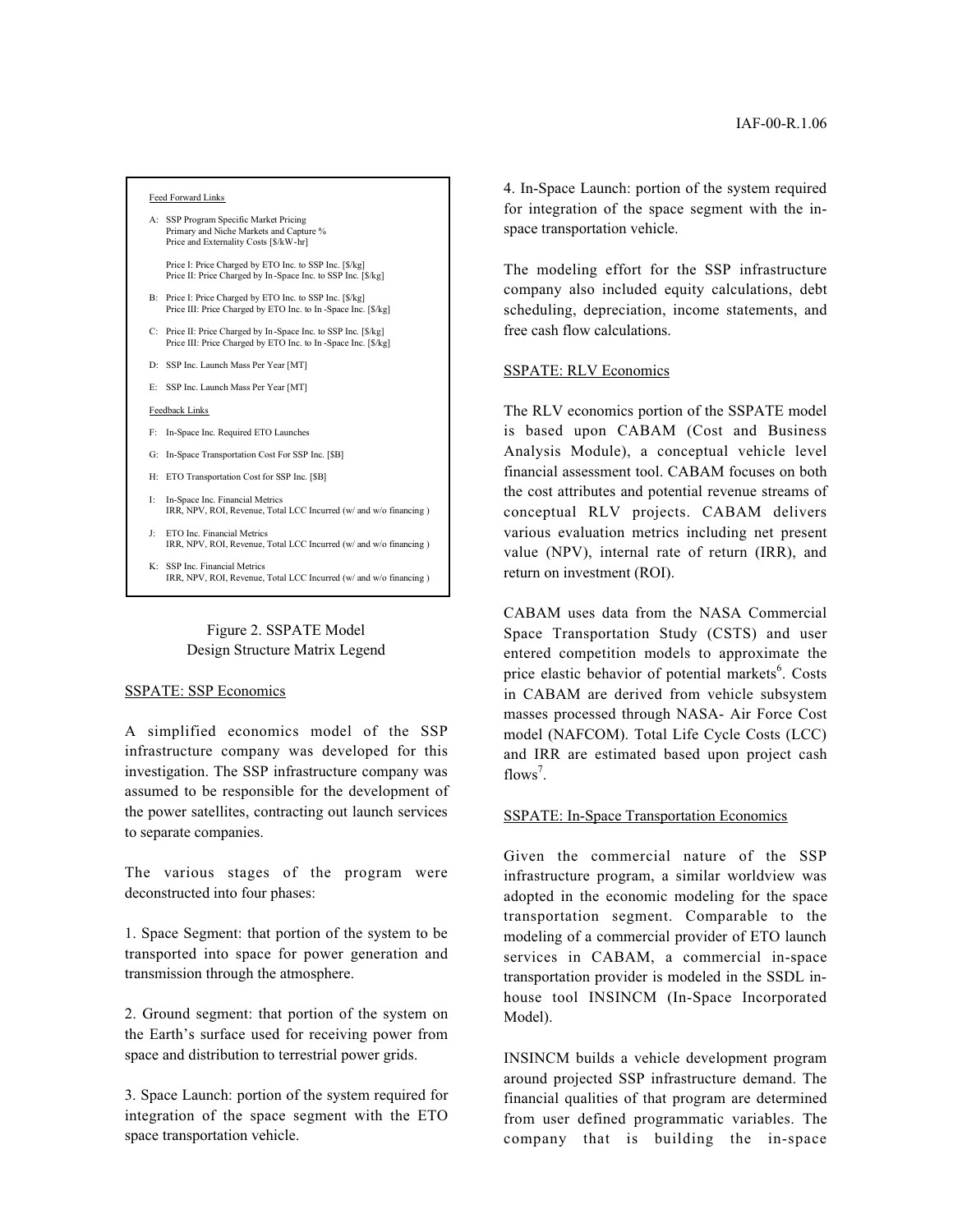transportation vehicle is not assumed to be the same as the provider of ETO launch services. There is a separate company acting as the sole provider of in-space launch services from an initial transfer orbit to a final destination orbit for each piece of the SSP infrastructure that fits within the ETO vehicle. Thus the commercial provider of in-space transportation services modeled in INSINCM is assumed to be using the same ETO launch service provider as the SSP infrastructure company. In order to account for the cost of launching the inspace transportation system INSINCM requires the payload capability and ETO launch price from the ETO economics portion of the SSPATE model.

INSINCM does not have the capability to cost concepts given a particular vehicle definition. The costs in the model come from other sources (such as from literature reviews or cost estimating relationships). These costs are integrated into the INSINCM financial engine in order to determine the full financial scope of the project. INSINCM is robust enough to handle different vehicle concepts, development schemes, financing plans, and pricing structures. The model can also scale up the required number of in-space vehicles depending upon the payload to be delivered to any final SSP destination orbit.

The economic and financial portions of the INSINCM model obtain inputs from the market, schedule and economic, and vehicle definition sections of the model (see Figure 3). Financial metrics like internal rate of return (IRR) and net present value (NPV) are determined through calculation of specific program costs coupled with user-defined pricing. Thus there is no elastic market for demand specified in the model. The SSP infrastructure company is assumed to pay the inspace transportation company a set price (\$/kg) for its services.

The model can handle up to a three-stage transportation vehicle. For each stage of the vehicle the following fleet definition variables are needed: system dry mass w/o payload, total propellant mass, payload capability of module, payload inefficiency factor, overall reliability, trip time to delivery orbit (days), in space turn-around-time

(days), average annual salary per man  $(\frac{f}{y})$ , manpower per launch, labor cost per year (\$M/yr), fleet lifetime (maximum number of reuses per year), expended hardware/launch (% dry mass w/o prop.), expended hardware/launch, hardware refurbishments (\$/kg reusable), propellant costs (\$/kg), DDT&E cost, TFU cost, learning effects, and government contribution percentages.



Figure 3. SSPATE: In-Space Inc. Economics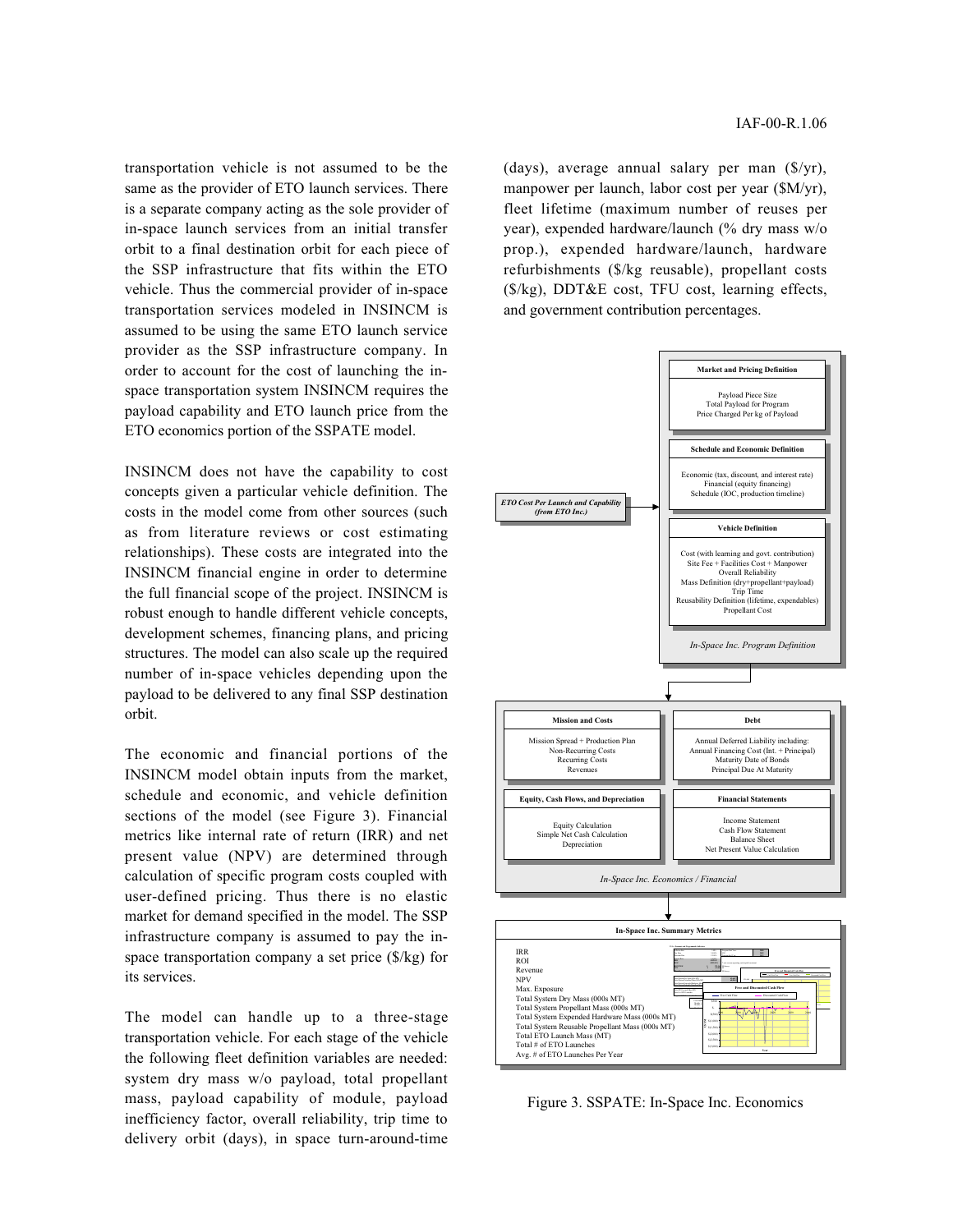A separate mission and costs section determines the spread of flights dependent upon the payload to be delivered per year. The payload capability and reusability data of the in-space transportation vehicle determines the actual trips per year, number of vehicles for such trips, the number of refurbished vehicles, the total dry mass required, the total propellant mass required, the total expended hardware mass, and the new propellant mass required. These are aggregated to determine the total number of ETO flights per year. This data is then used to determine non-recurring costs (vehicle and facilities development and government contribution), recurring costs (site fee, insurance, labor cost, propellant cost, hardware + propellant refurbishment), ETO launch costs, and revenues (for an input price).

Equity calculations are then determined along with associated deprecation schedules. Deprecation is defined using U.S. government standards based upon a 5-year deprecation of fixed assets. A separate debt calculation is made with the assumption that negative cash flows in any given year (after accounting for revenue and equity infusion) are paid off using either long or shortterm bonds (20, 15, 10, 5, or 1 year varieties). All the above information is aggregated to obtain the discounted cash flows and associated summary metrics like NPV (for NPV, based upon user defined discount rates).

### SSPATE Model Assumptions

The envisioned future for these companies was set in the beginning of the next decade. Development would take the rest of the next decade with the first set of launches to begin in 2020 (see Table 1). The SSP infrastructure project was considered more riskier than either of the transportation projects (thus it was given a higher discount rate). Government backing of loans was only considered for the transportation companies with the SSP infrastructure project obtaining greater equity financing.

| <b>Financial Parameter</b>     | <b>SSP</b><br>Inc. | ETO<br>Inc. | In-Space<br>Inc. |
|--------------------------------|--------------------|-------------|------------------|
| Program Start Year             | 2012               | 2012        | 2012             |
| Program End Year               | 2050               | 2050        | 2050             |
| ЮC                             | 2020               | 2020        | 2020             |
| Real Discount Rate [%]         | 40                 | 30          | 30               |
| Interest Rate [%]              | 10                 | 75          | 7.5              |
| Initial Capital + Equity [\$B] | 10                 | 4           | 4                |

#### Table 1. Financial Modeling Assumptions

Additional assumptions include:

- 1. Already existing transportation and infrastructure concepts were inserted into the SSPATE model.
- 2. An SSP representative concept was developed from a 20,000 MT GEO SunTower delivering 1.2 GW of power to the ground. As detailed in Table 2, system costs were broken out into four categories (space segment, ground segment, space launch, and in-space launch) into four cost grouping each (DDT&E, TFU, facilities, and operations). These costs came from review of literature and assumptions about technology development.

## Table 2. System Costs for Representative GEO SunTower

| Per Each<br><b>SPS</b> | DDT&E<br>(SB)  | TFU<br>(SB) | Facilities<br>(SB) | Yearly<br>Ops(SB) |
|------------------------|----------------|-------------|--------------------|-------------------|
| Space                  | 10             | 7           | 6                  | 1                 |
| Segment                |                |             |                    |                   |
| Ground                 | 4              | 0.7         | 4                  | 0.5               |
| Segment                |                |             |                    |                   |
| Ground                 |                |             |                    |                   |
| Launch                 | $\overline{c}$ | $\theta$    | $\overline{c}$     | 0.5               |
| In-Space               |                |             |                    |                   |
| Launch                 | $\overline{c}$ | 0           | 2                  | 0.5               |

The power delivered by each SSP SunTower was 1.2 GW. Both additional efficiency losses to customers and losses due to duty cycle for each SPS were taken into account (both set at 80%). It was assumed that each year 5% of the total SPS mass would need to be refurbished.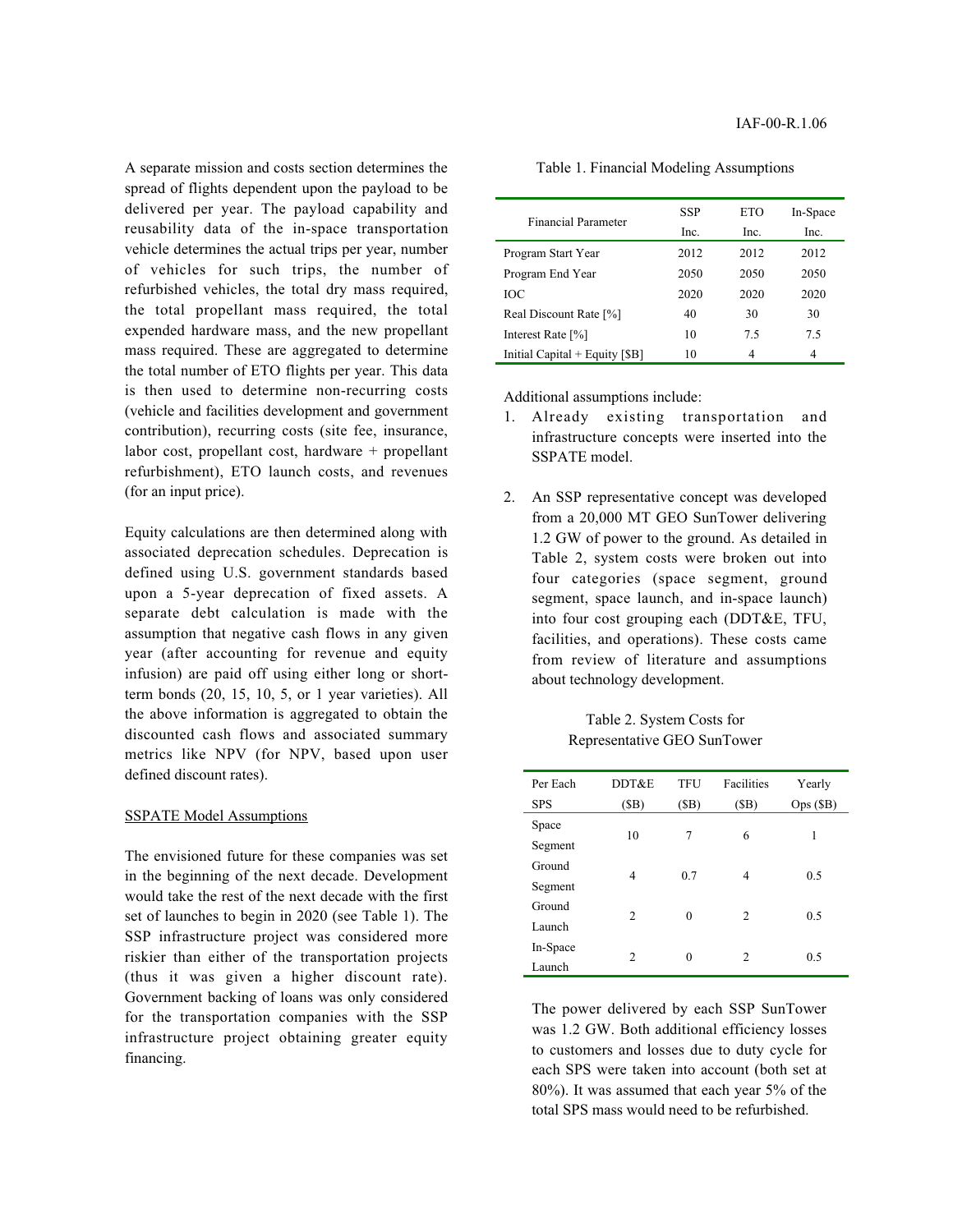Two different markets were assumed for the power emanating from the SSP system. A primary market akin to the base load power market was assumed. A secondary, niche market akin to the peak power market was also modeled. The price in the niche market was set to 1.5 times the price in the primary market. It was specified that 60% of the power from each SPS would be sold to primary markets and the rest to niche markets.

The only government contribution to the SSP project was in the form of demonstration projects that were assumed to cost 1-3% of the total development cost.

3. The representative ETO vehicle is the SSDL derived Argus, a rocket-based combined-cycle (RBCC) single-stage-to-orbit (SSTO) launch vehicle utilizing a Maglev sled and track system to accelerate it to Mach 0.8 for horizontal liftoff<sup>4</sup>. Advanced subsystem and material technologies are used throughout on the vehicle. The payload capability of this vehicle is  $50,000$  lbs  $(22,727 \text{ kg})$  to a LEO equivalent orbit inclined at 28.5 degrees. It was assumed that this vehicle would also fly IRR maximizing captured payloads from CSTS derived market elasticities.

Assumptions set up in ETO economics section for this examination include: government offset of 20% of the airframe and 100% of the development costs (but none of the production), a constant source of revenue from SSP for payload delivered, low interest rate, and government-backed loan rates of 7.5%. Since so many vehicles are required to meet SSP launch demand, the acquisition costs of all the vehicles required are amortized over a 10 year period.

4. The representative in-space transportation vehicle is an SSDL derived non-reusable solar electric propulsion (SEP) orbital transfer vehicle (OTV) with a payload capability of over  $120 \text{ MT}^4$ . The vehicle uses Xenon for its SEP engines and is carried into space by the

same ETO vehicle that carries SSP infrastructure material for delivery.

### Uncertainty Analysis

Tables 3, 4, 5, and 6 list the uncertainty distributions placed upon the Pricing Scheme, SSP Inc., ETO Inc., and In-Space Inc. portions of the SSPATE model respectively. Distributions were placed generally upon three categories of items: prices, system costs, and system masses.

## Table 3. Triangular Uncertainty Distributions for Pricing Scheme Portion of SSPATE Model

| Item                                         | Minimum<br>Value | Most<br>Likely<br>Value | Maximum<br>Value |
|----------------------------------------------|------------------|-------------------------|------------------|
| Price $I$ [ $\frac{8}{kg}$ ]                 | 100              | 1,280                   | 5,000            |
| Price II $\left[\frac{8}{kg}\right]$         | 500              | 4,054                   | 5,000            |
| Price III $\left[\frac{6}{\text{kg}}\right]$ | 500              | 2,000                   | 5,000            |
| Primary Market Price<br>[\$/kW-hr]           | 0.05             | 0.05                    | 0.10             |
| Cost of Externality*<br>[\$/kW-hr]           | 0.10             | 0.20                    | 0.30             |

Note: \* Added in order to compare solar power to other energy sources on an equivalent economic and environmental basis (non-polluting energy would be worth more than polluting)

Table 4. Triangular Uncertainty Distributions for SSP Economics Portion of SSPATE Model

| Item                          | Minimum<br>Value | Most<br>Likely<br>Value | Maximum<br>Value |
|-------------------------------|------------------|-------------------------|------------------|
| Launch Mass on one            | 15,000           | 20,000                  | 25,000           |
| $(1)$ SPS [MT]                |                  |                         |                  |
| Refurbishment % of            |                  |                         |                  |
| Total SPS Mass Per            | $2\%$            | $5\%$                   | 10%              |
| Year                          |                  |                         |                  |
| DDT&E Cost of SSP             |                  | 10                      | 20               |
| Space Segment [\$B]           | 3                |                         |                  |
| TFU Cost of SPS [\$B]         | 3                | 7                       | 10               |
| Facilities Cost for all       |                  |                         |                  |
| SPSs [\$B]                    | 2                | 6                       | 8                |
| <b>Yearly Operations Cost</b> |                  |                         |                  |
| for all SPS [\$B]             | 0.5              | 1                       | $\overline{c}$   |
| Duty Cycle [%]                | 60               | 80                      | 90               |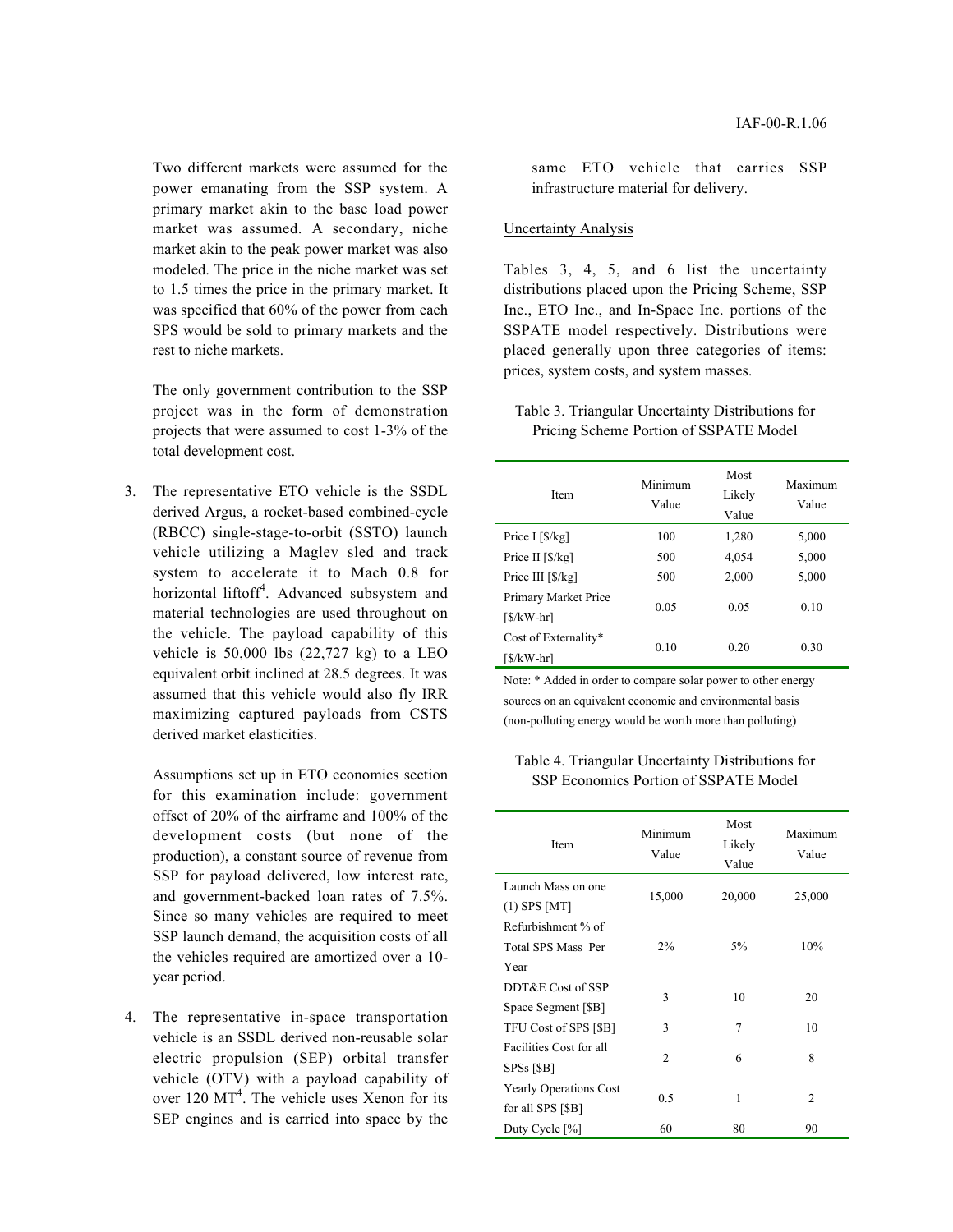## Table 5. Triangular Uncertainty Distributions for ETO Economics Portion of SSPATE Model<sup>±</sup>

| Item                                  | Minimum<br>Value | Most<br>Likely<br>Value | Maximum<br>Value |
|---------------------------------------|------------------|-------------------------|------------------|
| Site Fee per launch<br>[\$M/launch]   | 0.20             | 0.25                    | 0.50             |
| Labor Cost per launch<br>[\$M/launch] | 0.20             | 0.25                    | 0.50             |

± Note: Also Includes +/- 10% distributions on ETO vehicle weights

Table 6. Triangular Uncertainty Distributions for In-Space Economics Portion of SSPATE Model

| Item                                     | Minimum<br>Value | Most<br>Likely<br>Value | Maximum<br>Value |
|------------------------------------------|------------------|-------------------------|------------------|
| DDT&E Cost [\$M]                         | 600              | 773                     | 1000             |
| TFU Cost [\$M]                           | 250              | 369                     | 500              |
| Xenon Propellant Cost<br>$[S/\text{kg}]$ | 72               | 144                     | 288              |
| Facilities Cost [\$M]                    | 100              | 400                     | 500              |
| Site Fee per launch<br>[\$/launch]       | 0.20             | 0.25                    | 0.50             |
| Labor Cost per launch<br>[\$/launch]     | 0.20             | 0.25                    | 0.50             |

## RESULTS

As stated previously the total LCC, and subsequently IRR, of the SSP infrastructure company is dependent upon transportation costs. Figure 4 gives the proportion of total LCC accounted for by launch costs given the previously mentioned assumptions on SPS unit cost and mass using most likely values for the model parameters. For the first phase of the investigation, transportation prices were reduced in order to gauge the effect on the SSP infrastructure company's IRR. One assumption throughout this deterministic portion of this examination is that an environmental externality cost of \$0.10-\$0.30 /kWhr is being added to any mentioned price that the SSP infrastructure is charging to its power customers (see Table 3). Supposedly in an environmental conscious future, consumers will be willing to pay more for cleaner forms of energy. This extra willingness to pay reflects the externality costs associated with polluting energy sources



## Figure 4. SSP System Cost Breakdown (Most Likely Values)

### Deterministic Results

Keeping the prices (Prices I and II) charged by both transportation companies to SSP Inc. the same, a linear equation results for the IRR of the SSP infrastructure company. The equation for this IRR, based upon an input transportation price in \$/kg is:

 $IRR_{SSPInc.} = -0.0001672 * Price + 0.0700431$  (1)

With an associated  $R^2 = 0.9990401$ 

The above equation was gathered by keeping the price between \$10/kg and \$300/kg. Examination of the data indicates that SSP Inc. cannot make a reasonable IRR  $(>10\%)$  even with launch low launch prices. At \$10/kg launch price (for both ETO and in-space), the IRR for SSP Inc. is approximately 6.8%.

An alternate analysis was performed in which the launch mass of each SPS was reduced by half to approximately 10,000 MT. Total development, acquisition, and operations costs remained the same (thus the \$/kg cost to deploy the system went up). Sweeps of prices SSP Inc. has to charge to obtain various IRRs indicate that 10,000 MT SPS cases normally have IRRs up to 8% higher (in absolute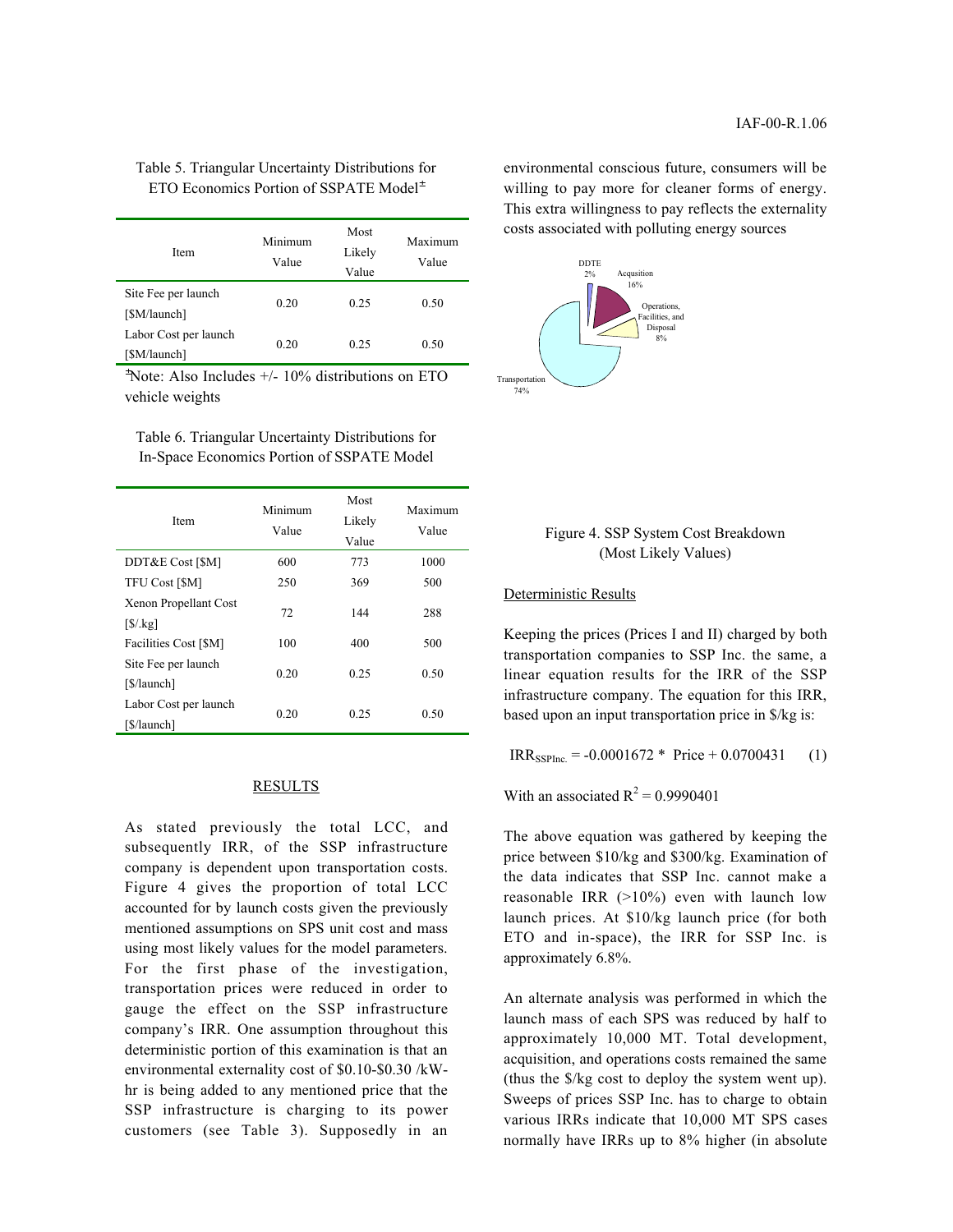terms) than the 20,000 MT per SPS case (see Figure 5).





The prices an SSP infrastructure company has to charge in order to become financially viable appears to be over \$0.50/kW-hr. This is extremely high given current U.S. energy production costs at less than \$0.05/kW-hr. The modeling effort here did not take into account dynamic competition effects expect for pricing given pollution externality costs for other energy sources.

#### Stochastic Results

The second phase of this examination, the uncertainty formulations, placed less discretion upon price manipulation as a user controlled input. Price was viewed, along with cost and mass, as another variable with nominal ranges of certainty. Table 7 lists the summary statistics for each of the three companies in the study. It should be noted that not every Monte Carlo run netted positive IRRs.

Results indicate that for over 7000 Monte Carlo simulations only 3 runs made the SSP infrastructure company return a positive IRR. Only 1,971 runs had positive IRRs for the in-space transportation company. Exactly 6,521 runs returned positive IRRs for the ETO transportation company. Mean values for IRR for the two transportation companies were greater than 30%.

The reward to risk ratio (mean<sub>IRR</sub> /  $\sigma_{\text{IRR}}$ ) for both transportation companies is low, between 1.7 and 2.6. With a 95% confidence level, the IRR of the ETO company is at least or greater than 12.4%. At the same confidence level, the IRR for the in-space transportation company is at least or greater than 6.8%.

Table 7. Statistics from Monte Carlo Simulation

| <b>Statistics</b>         | IRR: SSP<br>Inc. | IRR: ETO<br>Inc. | $IRR \cdot In-$<br>Space Inc. |
|---------------------------|------------------|------------------|-------------------------------|
| Positive IRR Trials       | 8                |                  |                               |
| (out of 7010 Monte)       |                  | 6,521            | 1,971                         |
| Carlo Runs)               | $(0.1\%)$        | $(92.5\%)$       | $(28.1\%)$                    |
| Mean                      | $0.8\%$          | 31.5%            | 36.4%                         |
| <b>Standard Deviation</b> | $1.0\%$          | 11.9%            | 21.4%                         |
| Coeff of                  |                  | 0.38             | 0.59                          |
| Variability               | 1.19             |                  |                               |
| Range Minimum             | $0.1\%$          | $0.1\%$          | 4.7%                          |
| Range Maximum             | 1.9%             | 60.9%            | 91.6%                         |

In-Space Inc.'s higher standard deviation negates its higher mean value for IRR when compared to ETO Inc. There is more uncertainty for the in-space company than the ETO transportation company. Examination of the distributions shows a skewed nature to the IRR of the in-space transportation company towards a lower value for IRR (see Figure 6 and 7). Many of the Monte Carlo simulations resulted in formulaic errors for IRR calculation given overwhelming negative cash flows in each year. It was decided to spotlight only the positive IRR values. The distributions illustrate only those runs with positive IRRs, showing the most optimistic of results (resulting in the skewed distribution in Figure 7). Figures 8, 9, and 10 give the cumulative probability distributions of Net Present Value (NPV) for SSP Inc., ETO Inc., and In-Space Inc. (for the associated real discount rates shown in Table 1). Unlike the IRR distributions, these show results for all the trials since the mathematical errors in finding zero roots is not present for the NPV calculation versus the IRR calculation. The 80% confidence levels for all three company NPVs are negative. Only ETO Inc. has a positive mean NPV value.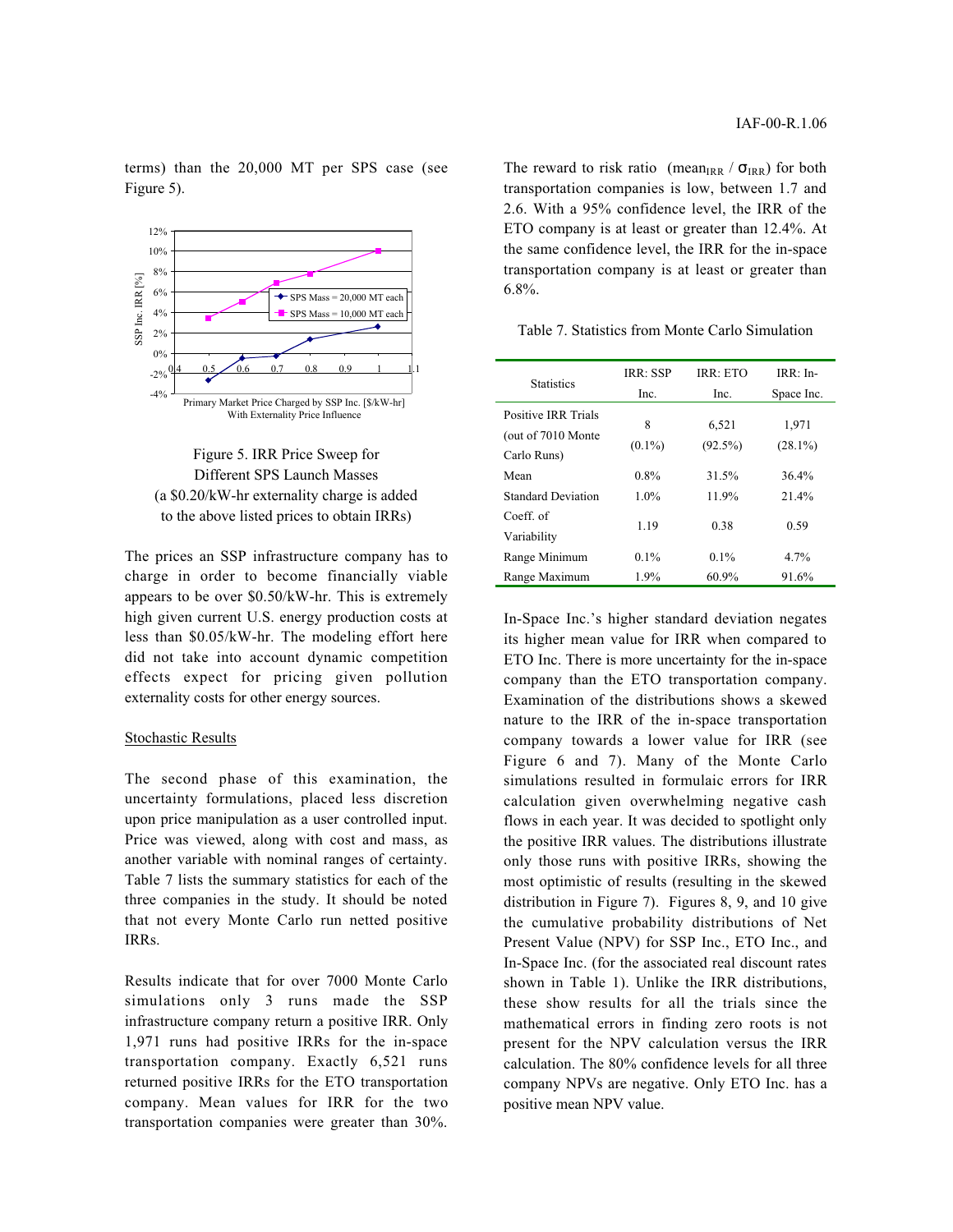

Figure 6. IRR Frequency Dist.: ETO Inc. (Positive IRRs only)



Figure 7. IRR Frequency Dist.: In-Space Inc. (Positive IRRs only)



Figure 8. NPV Frequency Dist.: SSP Inc.



Figure 9. NPV Cumulative Dist.: SSP Inc.



Figure 10. NPV Frequency Dist.: ETO Inc



Figure 11. NPV Cumulative Dist.: ETO Inc.



Figure 12. NPV Frequency Dist.: In-Space Inc.



Figure 13. NPV Cumulative Dist.: In-Space Inc.